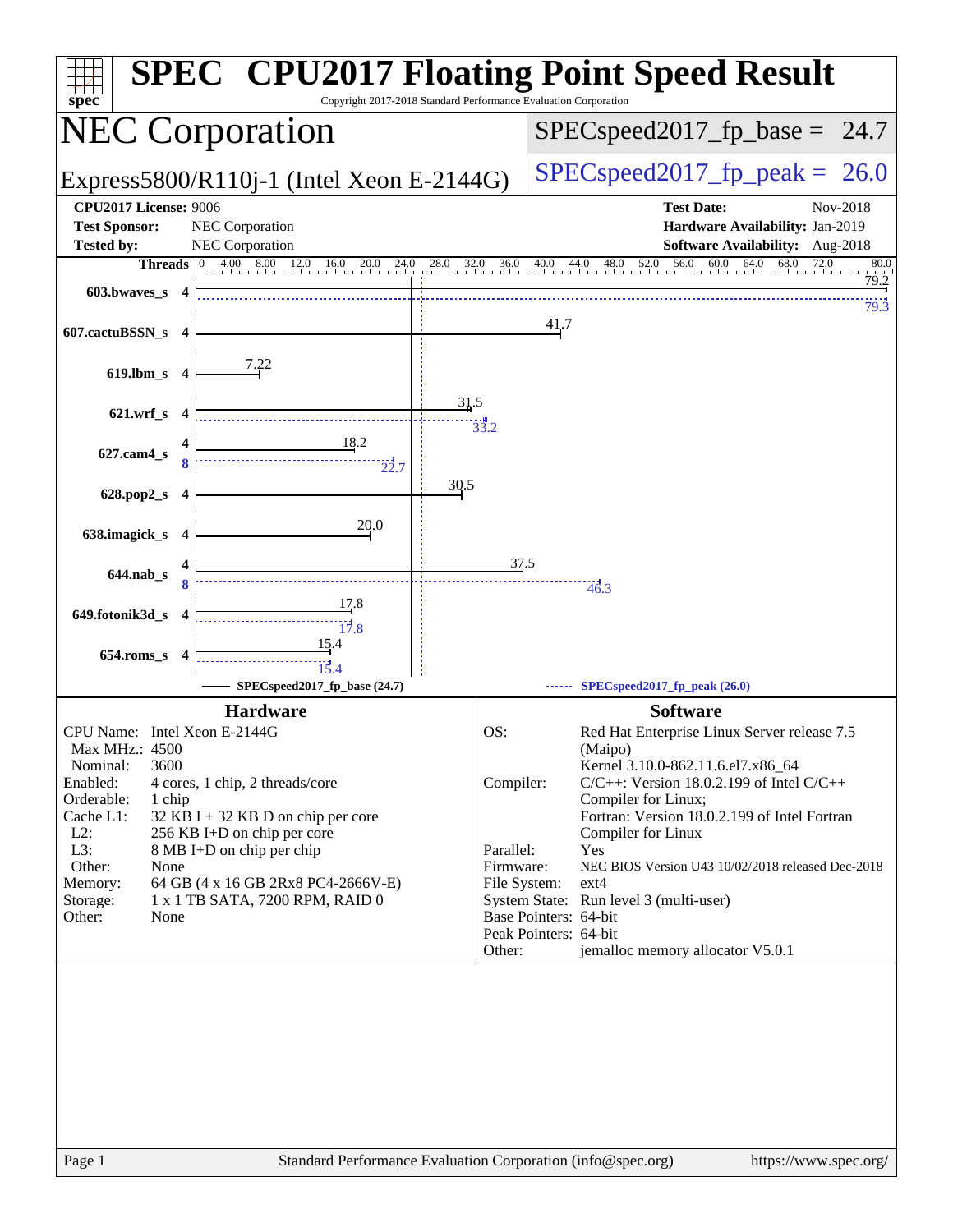#### **[spec](http://www.spec.org/) [SPEC CPU2017 Floating Point Speed Result](http://www.spec.org/auto/cpu2017/Docs/result-fields.html#SPECCPU2017FloatingPointSpeedResult)** Copyright 2017-2018 Standard Performance Evaluation Corporation NEC Corporation Express5800/R110j-1 (Intel Xeon E-2144G)  $\left|$  [SPECspeed2017\\_fp\\_peak =](http://www.spec.org/auto/cpu2017/Docs/result-fields.html#SPECspeed2017fppeak) 26.0  $SPECspeed2017_fp\_base = 24.7$ **[CPU2017 License:](http://www.spec.org/auto/cpu2017/Docs/result-fields.html#CPU2017License)** 9006 **[Test Date:](http://www.spec.org/auto/cpu2017/Docs/result-fields.html#TestDate)** Nov-2018 **[Test Sponsor:](http://www.spec.org/auto/cpu2017/Docs/result-fields.html#TestSponsor)** NEC Corporation **[Hardware Availability:](http://www.spec.org/auto/cpu2017/Docs/result-fields.html#HardwareAvailability)** Jan-2019 **[Tested by:](http://www.spec.org/auto/cpu2017/Docs/result-fields.html#Testedby)** NEC Corporation **[Software Availability:](http://www.spec.org/auto/cpu2017/Docs/result-fields.html#SoftwareAvailability)** Aug-2018 **[Results Table](http://www.spec.org/auto/cpu2017/Docs/result-fields.html#ResultsTable) [Benchmark](http://www.spec.org/auto/cpu2017/Docs/result-fields.html#Benchmark) [Threads](http://www.spec.org/auto/cpu2017/Docs/result-fields.html#Threads) [Seconds](http://www.spec.org/auto/cpu2017/Docs/result-fields.html#Seconds) [Ratio](http://www.spec.org/auto/cpu2017/Docs/result-fields.html#Ratio) [Seconds](http://www.spec.org/auto/cpu2017/Docs/result-fields.html#Seconds) [Ratio](http://www.spec.org/auto/cpu2017/Docs/result-fields.html#Ratio) [Seconds](http://www.spec.org/auto/cpu2017/Docs/result-fields.html#Seconds) [Ratio](http://www.spec.org/auto/cpu2017/Docs/result-fields.html#Ratio) Base [Threads](http://www.spec.org/auto/cpu2017/Docs/result-fields.html#Threads) [Seconds](http://www.spec.org/auto/cpu2017/Docs/result-fields.html#Seconds) [Ratio](http://www.spec.org/auto/cpu2017/Docs/result-fields.html#Ratio) [Seconds](http://www.spec.org/auto/cpu2017/Docs/result-fields.html#Seconds) [Ratio](http://www.spec.org/auto/cpu2017/Docs/result-fields.html#Ratio) [Seconds](http://www.spec.org/auto/cpu2017/Docs/result-fields.html#Seconds) [Ratio](http://www.spec.org/auto/cpu2017/Docs/result-fields.html#Ratio) Peak** [603.bwaves\\_s](http://www.spec.org/auto/cpu2017/Docs/benchmarks/603.bwaves_s.html) 4 **[745](http://www.spec.org/auto/cpu2017/Docs/result-fields.html#Median) [79.2](http://www.spec.org/auto/cpu2017/Docs/result-fields.html#Median)** 745 79.2 744 79.3 4 744 79.2 **[744](http://www.spec.org/auto/cpu2017/Docs/result-fields.html#Median) [79.3](http://www.spec.org/auto/cpu2017/Docs/result-fields.html#Median)** 744 79.3 [607.cactuBSSN\\_s](http://www.spec.org/auto/cpu2017/Docs/benchmarks/607.cactuBSSN_s.html) 4 399 41.8 400 41.7 **[400](http://www.spec.org/auto/cpu2017/Docs/result-fields.html#Median) [41.7](http://www.spec.org/auto/cpu2017/Docs/result-fields.html#Median)** 4 399 41.8 400 41.7 **[400](http://www.spec.org/auto/cpu2017/Docs/result-fields.html#Median) [41.7](http://www.spec.org/auto/cpu2017/Docs/result-fields.html#Median)** [619.lbm\\_s](http://www.spec.org/auto/cpu2017/Docs/benchmarks/619.lbm_s.html) 4 726 7.21 **[726](http://www.spec.org/auto/cpu2017/Docs/result-fields.html#Median) [7.22](http://www.spec.org/auto/cpu2017/Docs/result-fields.html#Median)** 726 7.22 4 726 7.21 **[726](http://www.spec.org/auto/cpu2017/Docs/result-fields.html#Median) [7.22](http://www.spec.org/auto/cpu2017/Docs/result-fields.html#Median)** 726 7.22 [621.wrf\\_s](http://www.spec.org/auto/cpu2017/Docs/benchmarks/621.wrf_s.html) 4 418 31.6 424 31.2 **[420](http://www.spec.org/auto/cpu2017/Docs/result-fields.html#Median) [31.5](http://www.spec.org/auto/cpu2017/Docs/result-fields.html#Median)** 4 396 33.4 **[398](http://www.spec.org/auto/cpu2017/Docs/result-fields.html#Median) [33.2](http://www.spec.org/auto/cpu2017/Docs/result-fields.html#Median)** 401 33.0 [627.cam4\\_s](http://www.spec.org/auto/cpu2017/Docs/benchmarks/627.cam4_s.html) 4 **[487](http://www.spec.org/auto/cpu2017/Docs/result-fields.html#Median) [18.2](http://www.spec.org/auto/cpu2017/Docs/result-fields.html#Median)** 487 18.2 488 18.2 8 391 22.7 **[391](http://www.spec.org/auto/cpu2017/Docs/result-fields.html#Median) [22.7](http://www.spec.org/auto/cpu2017/Docs/result-fields.html#Median)** 391 22.6 [628.pop2\\_s](http://www.spec.org/auto/cpu2017/Docs/benchmarks/628.pop2_s.html) 4 389 30.5 **[390](http://www.spec.org/auto/cpu2017/Docs/result-fields.html#Median) [30.5](http://www.spec.org/auto/cpu2017/Docs/result-fields.html#Median)** 390 30.4 4 389 30.5 **[390](http://www.spec.org/auto/cpu2017/Docs/result-fields.html#Median) [30.5](http://www.spec.org/auto/cpu2017/Docs/result-fields.html#Median)** 390 30.4 [638.imagick\\_s](http://www.spec.org/auto/cpu2017/Docs/benchmarks/638.imagick_s.html) 4 721 20.0 **[721](http://www.spec.org/auto/cpu2017/Docs/result-fields.html#Median) [20.0](http://www.spec.org/auto/cpu2017/Docs/result-fields.html#Median)** 721 20.0 4 721 20.0 **[721](http://www.spec.org/auto/cpu2017/Docs/result-fields.html#Median) [20.0](http://www.spec.org/auto/cpu2017/Docs/result-fields.html#Median)** 721 20.0 [644.nab\\_s](http://www.spec.org/auto/cpu2017/Docs/benchmarks/644.nab_s.html) 4 466 37.5 466 37.5 **[466](http://www.spec.org/auto/cpu2017/Docs/result-fields.html#Median) [37.5](http://www.spec.org/auto/cpu2017/Docs/result-fields.html#Median)** 8 **[377](http://www.spec.org/auto/cpu2017/Docs/result-fields.html#Median) [46.3](http://www.spec.org/auto/cpu2017/Docs/result-fields.html#Median)** 377 46.3 377 46.3 [649.fotonik3d\\_s](http://www.spec.org/auto/cpu2017/Docs/benchmarks/649.fotonik3d_s.html) 4 511 17.8 **[511](http://www.spec.org/auto/cpu2017/Docs/result-fields.html#Median) [17.8](http://www.spec.org/auto/cpu2017/Docs/result-fields.html#Median)** 511 17.8 4 511 17.8 512 17.8 **[511](http://www.spec.org/auto/cpu2017/Docs/result-fields.html#Median) [17.8](http://www.spec.org/auto/cpu2017/Docs/result-fields.html#Median)** [654.roms\\_s](http://www.spec.org/auto/cpu2017/Docs/benchmarks/654.roms_s.html) 4 1025 15.4 **[1024](http://www.spec.org/auto/cpu2017/Docs/result-fields.html#Median) [15.4](http://www.spec.org/auto/cpu2017/Docs/result-fields.html#Median)** 1023 15.4 4 1021 15.4 **[1022](http://www.spec.org/auto/cpu2017/Docs/result-fields.html#Median) [15.4](http://www.spec.org/auto/cpu2017/Docs/result-fields.html#Median)** 1023 15.4 **[SPECspeed2017\\_fp\\_base =](http://www.spec.org/auto/cpu2017/Docs/result-fields.html#SPECspeed2017fpbase) 24.7**

**[SPECspeed2017\\_fp\\_peak =](http://www.spec.org/auto/cpu2017/Docs/result-fields.html#SPECspeed2017fppeak) 26.0**

Results appear in the [order in which they were run.](http://www.spec.org/auto/cpu2017/Docs/result-fields.html#RunOrder) Bold underlined text [indicates a median measurement](http://www.spec.org/auto/cpu2017/Docs/result-fields.html#Median).

### **[Operating System Notes](http://www.spec.org/auto/cpu2017/Docs/result-fields.html#OperatingSystemNotes)**

Stack size set to unlimited using "ulimit -s unlimited"

### **[General Notes](http://www.spec.org/auto/cpu2017/Docs/result-fields.html#GeneralNotes)**

Environment variables set by runcpu before the start of the run: KMP\_AFFINITY = "granularity=fine,compact,1,0" LD\_LIBRARY\_PATH = "/home/cpu2017/lib/ia32:/home/cpu2017/lib/intel64:/home/cpu2017/je5.0.1-32:/home/cpu2017/je5.0.1-64" OMP\_STACKSIZE = "192M"

 Binaries compiled on a system with 1x Intel Core i7-6700K CPU + 32GB RAM memory using Redhat Enterprise Linux 7.5 Transparent Huge Pages enabled by default Prior to runcpu invocation Filesystem page cache synced and cleared with: sync; echo 3 > /proc/sys/vm/drop\_caches

 Yes: The test sponsor attests, as of date of publication, that CVE-2017-5754 (Meltdown) is mitigated in the system as tested and documented. Yes: The test sponsor attests, as of date of publication, that CVE-2017-5753 (Spectre variant 1) is mitigated in the system as tested and documented. Yes: The test sponsor attests, as of date of publication, that CVE-2017-5715 (Spectre variant 2) is mitigated in the system as tested and documented.

 jemalloc, a general purpose malloc implementation built with the RedHat Enterprise 7.5, and the system compiler gcc 4.8.5 sources available from jemalloc.net or <https://github.com/jemalloc/jemalloc/releases>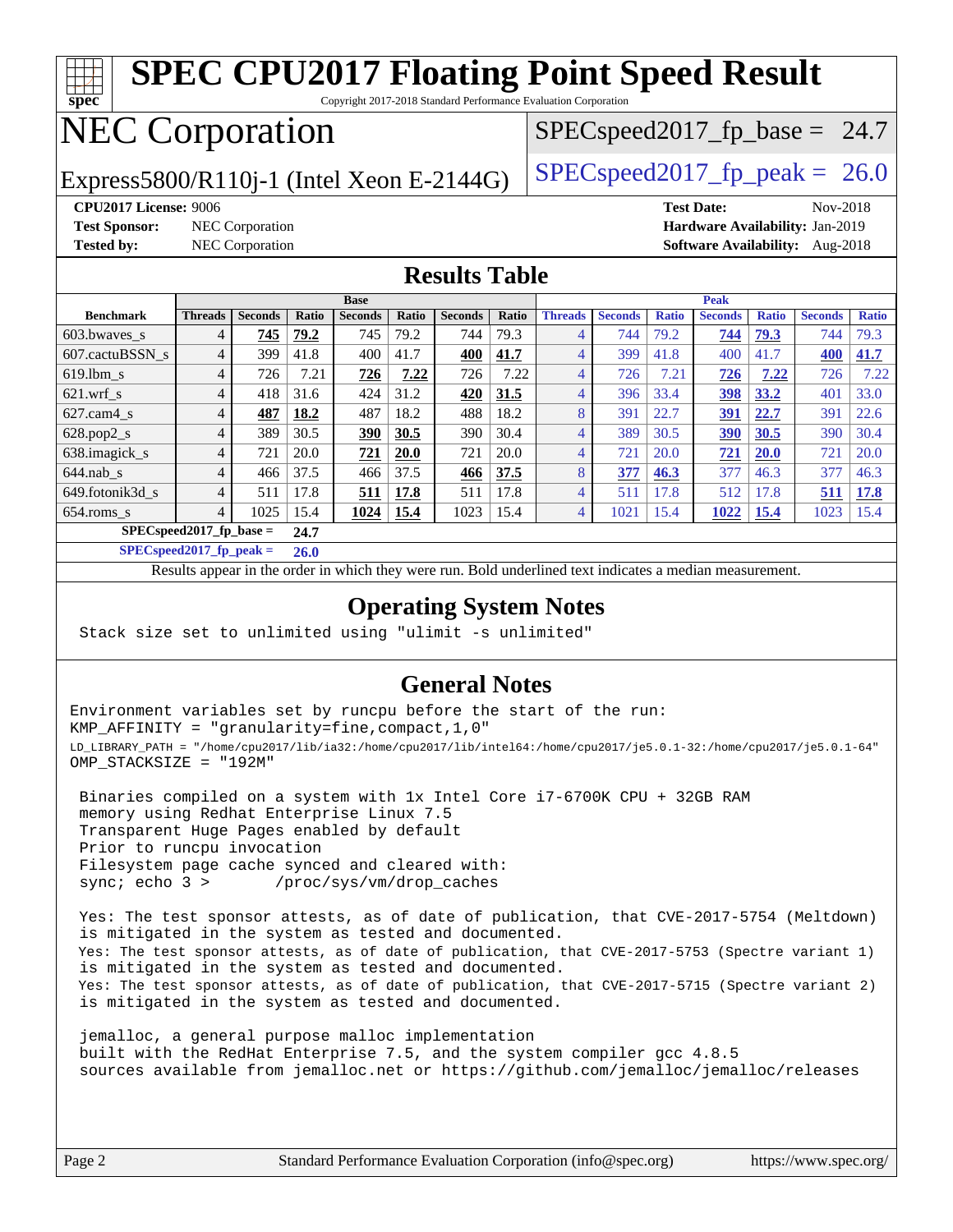| spec                                                                                                                                                                                                                                                                                                                                                                                                                                                                                                                                                                                                                                                                                                                                                                                                                                                                                                                                                                                                                                                                                                                                                                                                                                                                                    | Copyright 2017-2018 Standard Performance Evaluation Corporation                                                                                                                                                                                              | <b>SPEC CPU2017 Floating Point Speed Result</b> |                                                                                       |
|-----------------------------------------------------------------------------------------------------------------------------------------------------------------------------------------------------------------------------------------------------------------------------------------------------------------------------------------------------------------------------------------------------------------------------------------------------------------------------------------------------------------------------------------------------------------------------------------------------------------------------------------------------------------------------------------------------------------------------------------------------------------------------------------------------------------------------------------------------------------------------------------------------------------------------------------------------------------------------------------------------------------------------------------------------------------------------------------------------------------------------------------------------------------------------------------------------------------------------------------------------------------------------------------|--------------------------------------------------------------------------------------------------------------------------------------------------------------------------------------------------------------------------------------------------------------|-------------------------------------------------|---------------------------------------------------------------------------------------|
| <b>NEC Corporation</b>                                                                                                                                                                                                                                                                                                                                                                                                                                                                                                                                                                                                                                                                                                                                                                                                                                                                                                                                                                                                                                                                                                                                                                                                                                                                  |                                                                                                                                                                                                                                                              | $SPEC speed2017_f p\_base = 24.7$               |                                                                                       |
| Express5800/R110j-1 (Intel Xeon E-2144G)                                                                                                                                                                                                                                                                                                                                                                                                                                                                                                                                                                                                                                                                                                                                                                                                                                                                                                                                                                                                                                                                                                                                                                                                                                                |                                                                                                                                                                                                                                                              | $SPEC speed2017_fp\_peak = 26.0$                |                                                                                       |
| <b>CPU2017 License: 9006</b><br><b>Test Sponsor:</b><br><b>NEC</b> Corporation<br><b>Tested by:</b><br>NEC Corporation                                                                                                                                                                                                                                                                                                                                                                                                                                                                                                                                                                                                                                                                                                                                                                                                                                                                                                                                                                                                                                                                                                                                                                  |                                                                                                                                                                                                                                                              | <b>Test Date:</b>                               | Nov-2018<br>Hardware Availability: Jan-2019<br><b>Software Availability:</b> Aug-2018 |
|                                                                                                                                                                                                                                                                                                                                                                                                                                                                                                                                                                                                                                                                                                                                                                                                                                                                                                                                                                                                                                                                                                                                                                                                                                                                                         | <b>Platform Notes</b>                                                                                                                                                                                                                                        |                                                 |                                                                                       |
| BIOS Settings:<br>Thermal Configuration: Maximum Cooling<br>Workload Profile: Custom<br>Intel Virtualization Technology (Intel VT): Disabled<br>Energy Efficient Turbo: Disabled<br>Sysinfo program /home/cpu2017/bin/sysinfo<br>Rev: r5974 of 2018-05-19 9bcde8f2999c33d61f64985e45859ea9<br>running on r110j Sat Nov 17 12:53:56 2018<br>SUT (System Under Test) info as seen by some common utilities.<br>For more information on this section, see<br>https://www.spec.org/cpu2017/Docs/config.html#sysinfo<br>From /proc/cpuinfo<br>model name : Intel(R) Xeon(R) E-2144G CPU @ 3.60GHz<br>"physical id"s (chips)<br>$\mathbf{1}$<br>8 "processors"<br>cores, siblings (Caution: counting these is hw and system dependent. The following<br>excerpts from /proc/cpuinfo might not be reliable. Use with caution.)<br>cpu cores : 4<br>siblings : 8<br>physical 0: cores 0 1 2 3<br>From 1scpu:<br>Architecture:<br>$CPU$ op-mode( $s$ ):<br>Byte Order:<br>CPU(s):<br>On-line $CPU(s)$ list:<br>Thread(s) per core:<br>Core(s) per socket:<br>Socket(s):<br>NUMA $node(s)$ :<br>Vendor ID:<br>CPU family:<br>Model:<br>Model name:<br>Stepping:<br>CPU MHz:<br>CPU max MHz:<br>CPU min MHz:<br>BogoMIPS:<br>Virtualization:<br>L1d cache:<br>Lli cache:<br>L2 cache:<br>L3 cache: | x86 64<br>$32$ -bit, $64$ -bit<br>Little Endian<br>8<br>$0 - 7$<br>2<br>4<br>1<br>1<br>GenuineIntel<br>6<br>158<br>$Intel(R) Xeon(R) E-2144G CPU @ 3.60GHz$<br>10<br>4334.765<br>4500.0000<br>800.0000<br>7200.00<br>$VT - x$<br>32K<br>32K<br>256K<br>8192K |                                                 |                                                                                       |
| (Continued on next page)<br>Standard Performance Evaluation Corporation (info@spec.org)                                                                                                                                                                                                                                                                                                                                                                                                                                                                                                                                                                                                                                                                                                                                                                                                                                                                                                                                                                                                                                                                                                                                                                                                 |                                                                                                                                                                                                                                                              |                                                 |                                                                                       |
| Page 3                                                                                                                                                                                                                                                                                                                                                                                                                                                                                                                                                                                                                                                                                                                                                                                                                                                                                                                                                                                                                                                                                                                                                                                                                                                                                  |                                                                                                                                                                                                                                                              |                                                 | https://www.spec.org/                                                                 |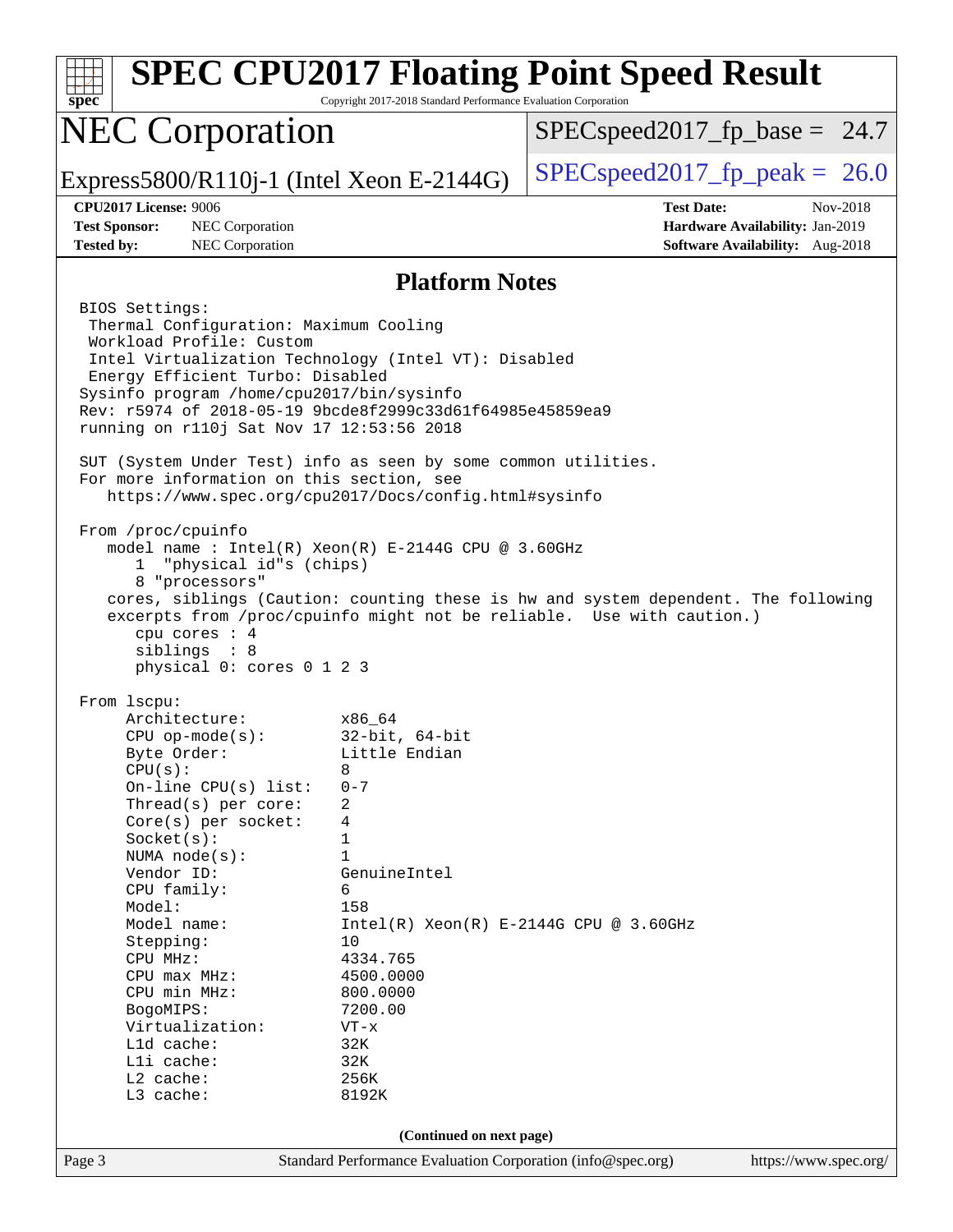| <b>SPEC CPU2017 Floating Point Speed Result</b><br>Copyright 2017-2018 Standard Performance Evaluation Corporation<br>Spec                                                                                                                                                                                                                                                                                                                                                                                                                                                                                                                                                                                                                                                                                                                                                                                                                                                                                                                                                                                         |                                                                                                                               |  |  |  |
|--------------------------------------------------------------------------------------------------------------------------------------------------------------------------------------------------------------------------------------------------------------------------------------------------------------------------------------------------------------------------------------------------------------------------------------------------------------------------------------------------------------------------------------------------------------------------------------------------------------------------------------------------------------------------------------------------------------------------------------------------------------------------------------------------------------------------------------------------------------------------------------------------------------------------------------------------------------------------------------------------------------------------------------------------------------------------------------------------------------------|-------------------------------------------------------------------------------------------------------------------------------|--|--|--|
| <b>NEC Corporation</b>                                                                                                                                                                                                                                                                                                                                                                                                                                                                                                                                                                                                                                                                                                                                                                                                                                                                                                                                                                                                                                                                                             | $SPEC speed2017_f p\_base = 24.7$                                                                                             |  |  |  |
| Express5800/R110j-1 (Intel Xeon E-2144G)                                                                                                                                                                                                                                                                                                                                                                                                                                                                                                                                                                                                                                                                                                                                                                                                                                                                                                                                                                                                                                                                           | $SPEC speed2017fr peak = 26.0$                                                                                                |  |  |  |
| CPU2017 License: 9006<br><b>Test Sponsor:</b><br>NEC Corporation<br><b>Tested by:</b><br>NEC Corporation                                                                                                                                                                                                                                                                                                                                                                                                                                                                                                                                                                                                                                                                                                                                                                                                                                                                                                                                                                                                           | <b>Test Date:</b><br>Nov-2018<br>Hardware Availability: Jan-2019<br><b>Software Availability:</b> Aug-2018                    |  |  |  |
| <b>Platform Notes (Continued)</b>                                                                                                                                                                                                                                                                                                                                                                                                                                                                                                                                                                                                                                                                                                                                                                                                                                                                                                                                                                                                                                                                                  |                                                                                                                               |  |  |  |
| $0 - 7$<br>NUMA $node0$ $CPU(s)$ :<br>Flaqs:<br>pat pse36 clflush dts acpi mmx fxsr sse sse2 ss ht tm pbe syscall nx pdpelgb rdtscp<br>lm constant_tsc art arch_perfmon pebs bts rep_good nopl xtopology nonstop_tsc<br>aperfmperf eagerfpu pni pclmulqdq dtes64 monitor ds_cpl vmx smx est tm2 ssse3 sdbg<br>fma cx16 xtpr pdcm pcid sse4_1 sse4_2 x2apic movbe popcnt tsc_deadline_timer aes<br>xsave avx f16c rdrand lahf_lm abm 3dnowprefetch epb intel_pt ssbd ibrs ibpb stibp<br>tpr_shadow vnmi flexpriority ept vpid fsgsbase tsc_adjust bmil hle avx2 smep bmi2<br>erms invpcid rtm mpx rdseed adx smap clflushopt xsaveopt xsavec xgetbvl dtherm ida<br>arat pln pts hwp hwp_notify hwp_act_window hwp_epp spec_ctrl intel_stibp flush_lld<br>/proc/cpuinfo cache data<br>cache size : 8192 KB<br>From numactl --hardware<br>physical chip.<br>available: 1 nodes (0)<br>node 0 cpus: 0 1 2 3 4 5 6 7<br>node 0 size: 65386 MB<br>node 0 free: 63480 MB<br>node distances:<br>node<br>0<br>0 :<br>10<br>From /proc/meminfo<br>65821576 kB<br>MemTotal:<br>HugePages_Total: 0<br>Hugepagesize:<br>2048 kB | fpu vme de pse tsc msr pae mce cx8 apic sep mtrr pge mca cmov<br>WARNING: a numactl 'node' might or might not correspond to a |  |  |  |
| From /etc/*release* /etc/*version*<br>os-release:<br>NAME="Red Hat Enterprise Linux Server"<br>VERSION="7.5 (Maipo)"<br>$ID="rhe1"$<br>ID_LIKE="fedora"<br>VARIANT="Server"<br>VARIANT_ID="server"<br>VERSION ID="7.5"<br>PRETTY_NAME="Red Hat Enterprise Linux Server 7.5 (Maipo)"<br>redhat-release: Red Hat Enterprise Linux Server release 7.5 (Maipo)<br>system-release: Red Hat Enterprise Linux Server release 7.5 (Maipo)<br>system-release-cpe: cpe:/o:redhat:enterprise_linux:7.5:ga:server<br>uname $-a$ :<br>Linux r110j 3.10.0-862.11.6.el7.x86_64 #1 SMP Fri Aug 10 16:55:11 UTC 2018 x86_64<br>x86_64 x86_64 GNU/Linux<br>(Continued on next page)                                                                                                                                                                                                                                                                                                                                                                                                                                                  |                                                                                                                               |  |  |  |
|                                                                                                                                                                                                                                                                                                                                                                                                                                                                                                                                                                                                                                                                                                                                                                                                                                                                                                                                                                                                                                                                                                                    |                                                                                                                               |  |  |  |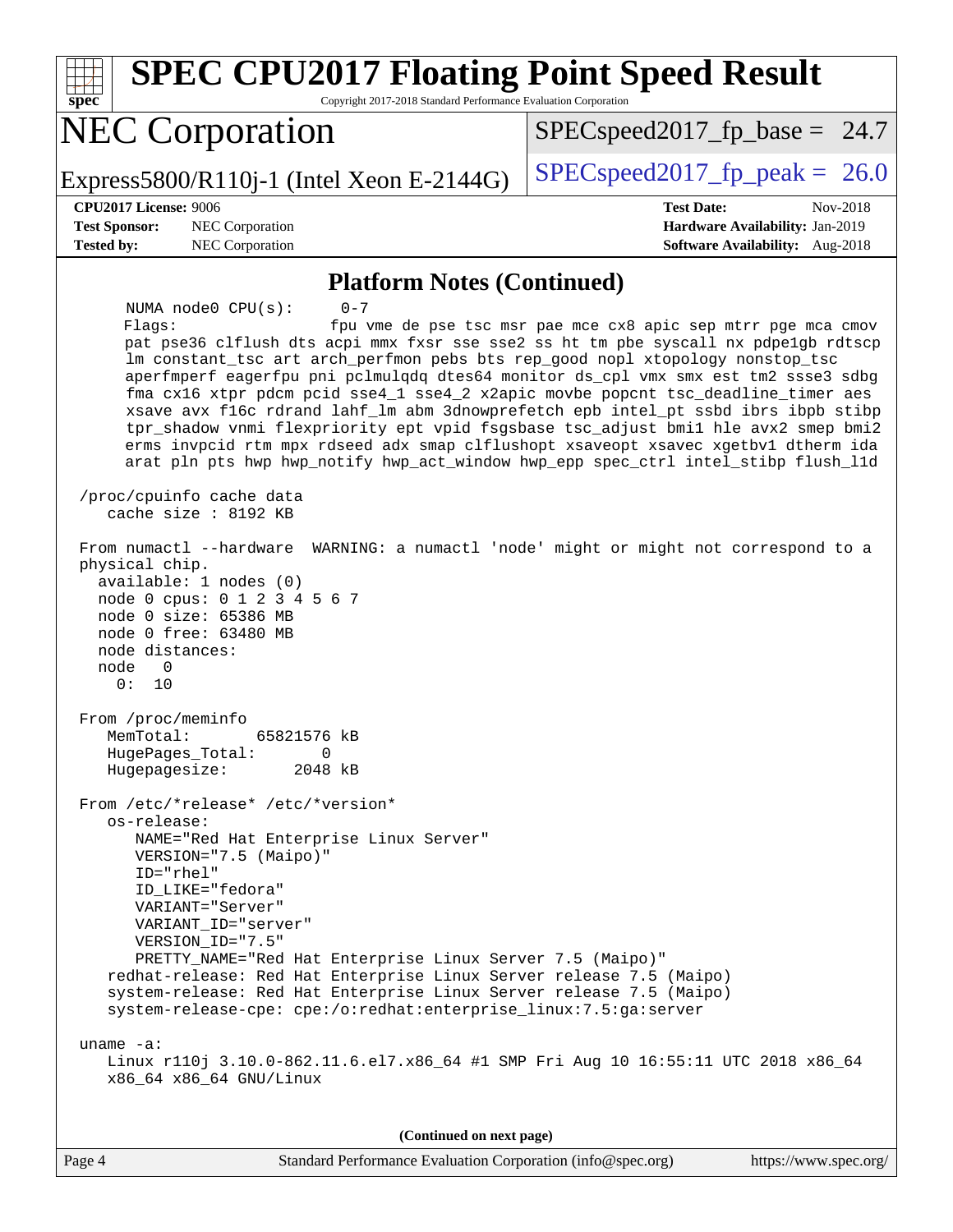| <b>SPEC CPU2017 Floating Point Speed Result</b><br>spec<br>Copyright 2017-2018 Standard Performance Evaluation Corporation                                                                                                                                                                                                                                                                                                                                                                   |                                                                                                     |  |  |
|----------------------------------------------------------------------------------------------------------------------------------------------------------------------------------------------------------------------------------------------------------------------------------------------------------------------------------------------------------------------------------------------------------------------------------------------------------------------------------------------|-----------------------------------------------------------------------------------------------------|--|--|
| <b>NEC Corporation</b>                                                                                                                                                                                                                                                                                                                                                                                                                                                                       | $SPEC speed2017_f p\_base = 24.7$                                                                   |  |  |
| Express5800/R110j-1 (Intel Xeon E-2144G)                                                                                                                                                                                                                                                                                                                                                                                                                                                     | $SPEC speed2017fp peak = 26.0$                                                                      |  |  |
| <b>CPU2017 License: 9006</b><br><b>Test Sponsor:</b><br><b>NEC</b> Corporation<br><b>Tested by:</b><br>NEC Corporation                                                                                                                                                                                                                                                                                                                                                                       | <b>Test Date:</b><br>Nov-2018<br>Hardware Availability: Jan-2019<br>Software Availability: Aug-2018 |  |  |
|                                                                                                                                                                                                                                                                                                                                                                                                                                                                                              |                                                                                                     |  |  |
| <b>Platform Notes (Continued)</b><br>Kernel self-reported vulnerability status:                                                                                                                                                                                                                                                                                                                                                                                                              |                                                                                                     |  |  |
| CVE-2017-5754 (Meltdown):<br>Mitigation: PTI<br>CVE-2017-5753 (Spectre variant 1): Mitigation: Load fences, __user pointer sanitization<br>CVE-2017-5715 (Spectre variant 2): Mitigation: IBRS (kernel)                                                                                                                                                                                                                                                                                      |                                                                                                     |  |  |
| run-level 3 Nov 17 12:48                                                                                                                                                                                                                                                                                                                                                                                                                                                                     |                                                                                                     |  |  |
| SPEC is set to: /home/cpu2017<br>Filesystem<br>Type Size Used Avail Use% Mounted on<br>/dev/sda3<br>$ext4$ 909G<br>85G 778G 10% /                                                                                                                                                                                                                                                                                                                                                            |                                                                                                     |  |  |
| Additional information from dmidecode follows. WARNING: Use caution when you interpret<br>this section. The 'dmidecode' program reads system data which is "intended to allow<br>hardware to be accurately determined", but the intent may not be met, as there are<br>frequent changes to hardware, firmware, and the "DMTF SMBIOS" standard.<br>BIOS NEC U43 10/02/2018<br>Memory:<br>4x UNKNOWN NOT AVAILABLE 16 GB 2 rank 2666, configured at 2667<br>(End of data from sysinfo program) |                                                                                                     |  |  |
| <b>Compiler Version Notes</b>                                                                                                                                                                                                                                                                                                                                                                                                                                                                |                                                                                                     |  |  |
| CC 619.1bm_s(base) 638.imagick_s(base, peak) 644.nab_s(base, peak)                                                                                                                                                                                                                                                                                                                                                                                                                           |                                                                                                     |  |  |
| icc (ICC) 18.0.2 20180210<br>Copyright (C) 1985-2018 Intel Corporation. All rights reserved.                                                                                                                                                                                                                                                                                                                                                                                                 |                                                                                                     |  |  |
| $CC$ 619.1bm_s(peak)                                                                                                                                                                                                                                                                                                                                                                                                                                                                         |                                                                                                     |  |  |
| icc (ICC) 18.0.2 20180210<br>Copyright (C) 1985-2018 Intel Corporation. All rights reserved.                                                                                                                                                                                                                                                                                                                                                                                                 |                                                                                                     |  |  |
| FC 607.cactuBSSN_s(base, peak)                                                                                                                                                                                                                                                                                                                                                                                                                                                               |                                                                                                     |  |  |
| icpc (ICC) 18.0.2 20180210<br>Copyright (C) 1985-2018 Intel Corporation. All rights reserved.<br>icc (ICC) 18.0.2 20180210<br>Copyright (C) 1985-2018 Intel Corporation. All rights reserved.<br>ifort (IFORT) 18.0.2 20180210                                                                                                                                                                                                                                                               |                                                                                                     |  |  |
| (Continued on next page)                                                                                                                                                                                                                                                                                                                                                                                                                                                                     |                                                                                                     |  |  |
| Page 5<br>Standard Performance Evaluation Corporation (info@spec.org)                                                                                                                                                                                                                                                                                                                                                                                                                        | https://www.spec.org/                                                                               |  |  |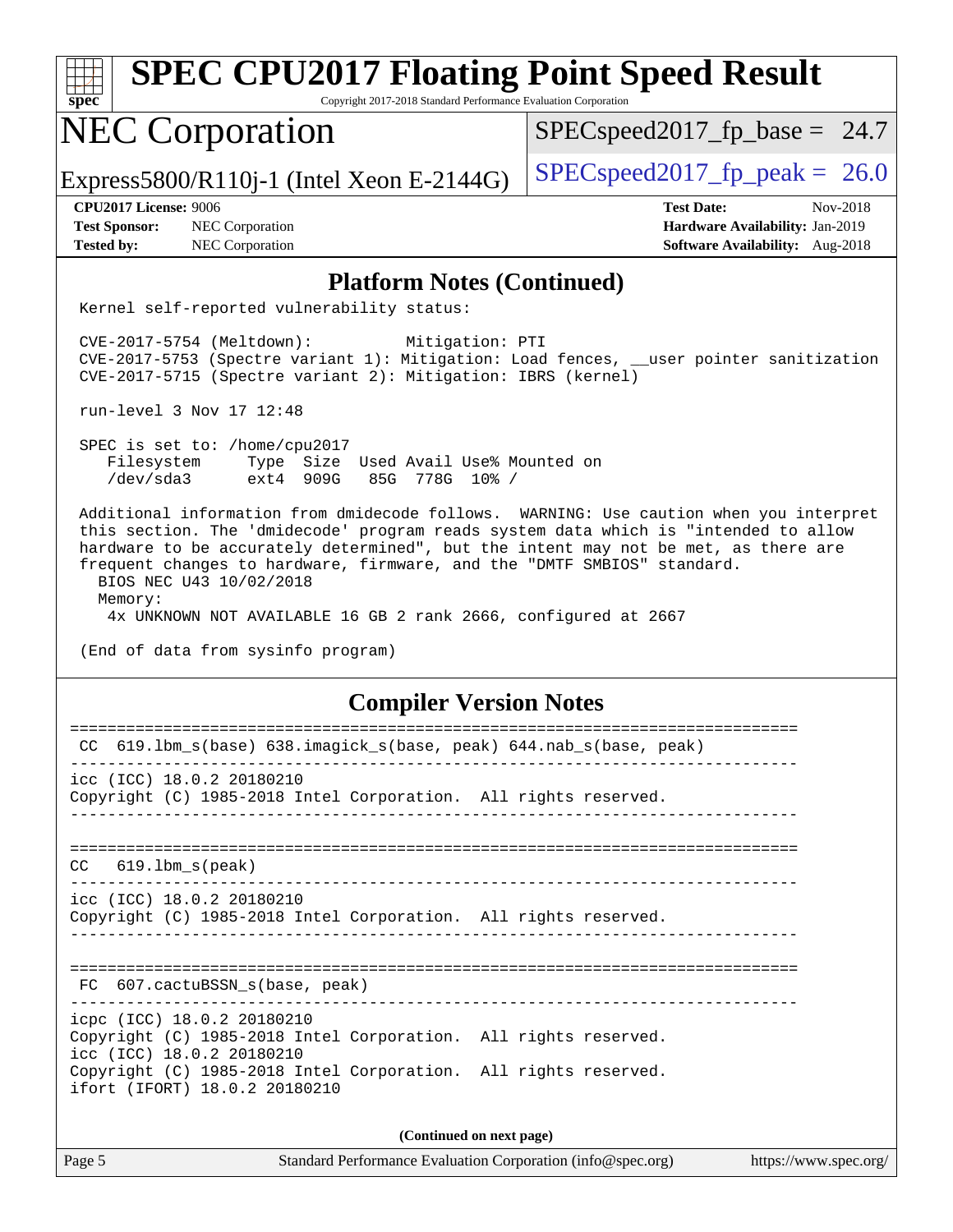| <b>SPEC CPU2017 Floating Point Speed Result</b><br>Copyright 2017-2018 Standard Performance Evaluation Corporation<br>$spec^*$ |                                                                                                     |
|--------------------------------------------------------------------------------------------------------------------------------|-----------------------------------------------------------------------------------------------------|
| <b>NEC Corporation</b>                                                                                                         | $SPEC speed2017_fp\_base = 24.7$                                                                    |
| Express5800/R110j-1 (Intel Xeon E-2144G)                                                                                       | $SPEC speed2017_fp\_peak = 26.0$                                                                    |
| <b>CPU2017 License: 9006</b><br>NEC Corporation<br><b>Test Sponsor:</b><br>NEC Corporation<br><b>Tested by:</b>                | <b>Test Date:</b><br>Nov-2018<br>Hardware Availability: Jan-2019<br>Software Availability: Aug-2018 |
| <b>Compiler Version Notes (Continued)</b>                                                                                      |                                                                                                     |
| Copyright (C) 1985-2018 Intel Corporation. All rights reserved.                                                                |                                                                                                     |
|                                                                                                                                |                                                                                                     |
| 603.bwaves_s(base) 649.fotonik3d_s(base) 654.roms_s(base, peak)<br>FC                                                          |                                                                                                     |
| ifort (IFORT) 18.0.2 20180210<br>Copyright (C) 1985-2018 Intel Corporation. All rights reserved.                               |                                                                                                     |
| 603.bwaves_s(peak) 649.fotonik3d_s(peak)<br>FC                                                                                 |                                                                                                     |
| ifort (IFORT) 18.0.2 20180210<br>Copyright (C) 1985-2018 Intel Corporation. All rights reserved.                               |                                                                                                     |
| 621.wrf_s(base) 627.cam4_s(base, peak) 628.pop2_s(base)                                                                        |                                                                                                     |
| ifort (IFORT) 18.0.2 20180210<br>Copyright (C) 1985-2018 Intel Corporation. All rights reserved.<br>icc (ICC) 18.0.2 20180210  |                                                                                                     |
| Copyright (C) 1985-2018 Intel Corporation. All rights reserved.                                                                |                                                                                                     |
| 621.wrf_s(peak) 628.pop2_s(peak)<br>CC.                                                                                        |                                                                                                     |
| ifort (IFORT) 18.0.2 20180210<br>Copyright (C) 1985-2018 Intel Corporation. All rights reserved.<br>icc (ICC) 18.0.2 20180210  |                                                                                                     |
| Copyright (C) 1985-2018 Intel Corporation. All rights reserved.                                                                |                                                                                                     |

## **[Base Compiler Invocation](http://www.spec.org/auto/cpu2017/Docs/result-fields.html#BaseCompilerInvocation)**

[C benchmarks](http://www.spec.org/auto/cpu2017/Docs/result-fields.html#Cbenchmarks): [icc -m64 -std=c11](http://www.spec.org/cpu2017/results/res2018q4/cpu2017-20181210-10060.flags.html#user_CCbase_intel_icc_64bit_c11_33ee0cdaae7deeeab2a9725423ba97205ce30f63b9926c2519791662299b76a0318f32ddfffdc46587804de3178b4f9328c46fa7c2b0cd779d7a61945c91cd35)

[Fortran benchmarks](http://www.spec.org/auto/cpu2017/Docs/result-fields.html#Fortranbenchmarks): [ifort -m64](http://www.spec.org/cpu2017/results/res2018q4/cpu2017-20181210-10060.flags.html#user_FCbase_intel_ifort_64bit_24f2bb282fbaeffd6157abe4f878425411749daecae9a33200eee2bee2fe76f3b89351d69a8130dd5949958ce389cf37ff59a95e7a40d588e8d3a57e0c3fd751)

[Benchmarks using both Fortran and C](http://www.spec.org/auto/cpu2017/Docs/result-fields.html#BenchmarksusingbothFortranandC): [ifort -m64](http://www.spec.org/cpu2017/results/res2018q4/cpu2017-20181210-10060.flags.html#user_CC_FCbase_intel_ifort_64bit_24f2bb282fbaeffd6157abe4f878425411749daecae9a33200eee2bee2fe76f3b89351d69a8130dd5949958ce389cf37ff59a95e7a40d588e8d3a57e0c3fd751) [icc -m64 -std=c11](http://www.spec.org/cpu2017/results/res2018q4/cpu2017-20181210-10060.flags.html#user_CC_FCbase_intel_icc_64bit_c11_33ee0cdaae7deeeab2a9725423ba97205ce30f63b9926c2519791662299b76a0318f32ddfffdc46587804de3178b4f9328c46fa7c2b0cd779d7a61945c91cd35)

**(Continued on next page)**

Page 6 Standard Performance Evaluation Corporation [\(info@spec.org\)](mailto:info@spec.org) <https://www.spec.org/>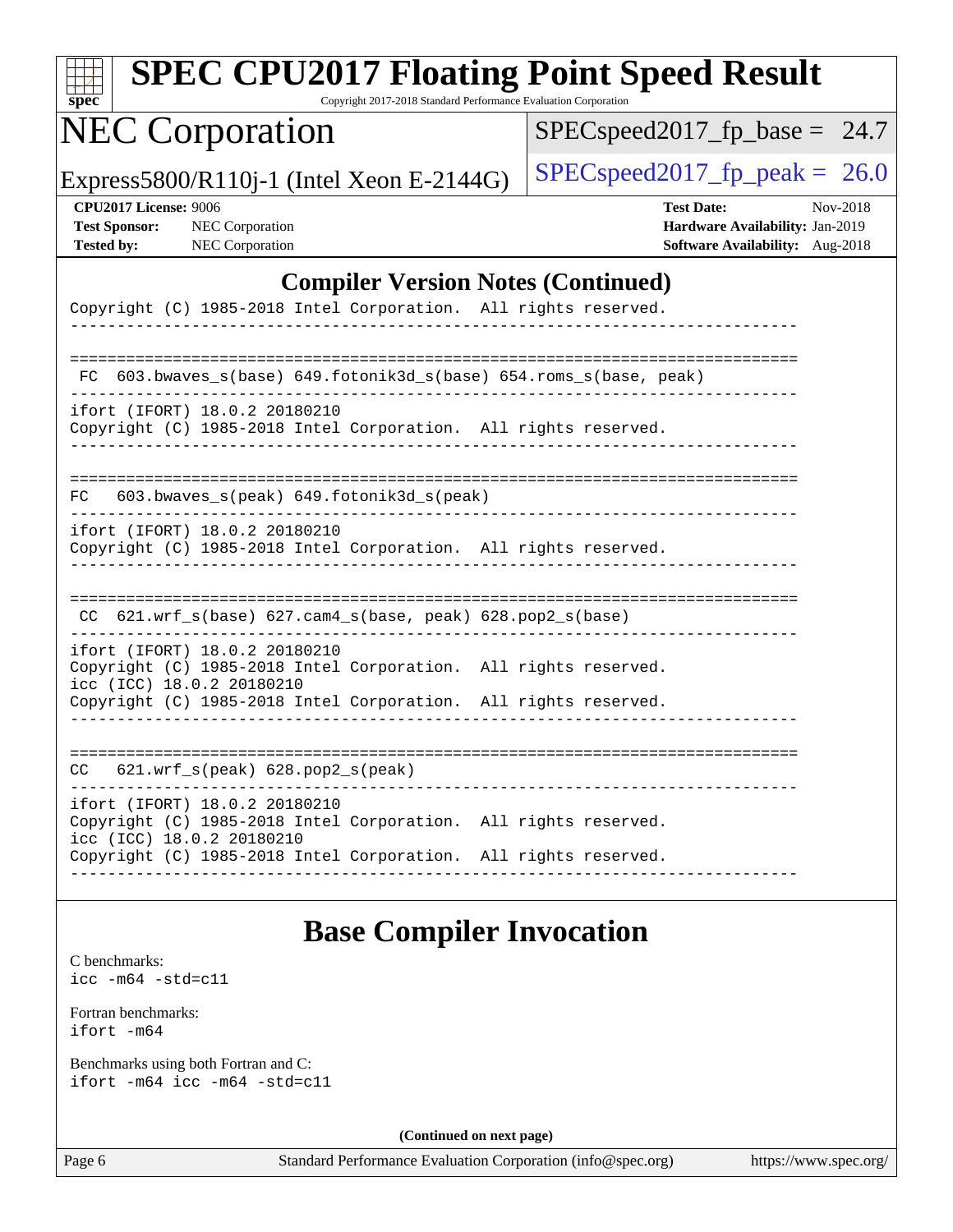

# **[SPEC CPU2017 Floating Point Speed Result](http://www.spec.org/auto/cpu2017/Docs/result-fields.html#SPECCPU2017FloatingPointSpeedResult)**

Copyright 2017-2018 Standard Performance Evaluation Corporation

## NEC Corporation

 $SPECspeed2017<sub>fp</sub> base = 24.7$ 

Express5800/R110j-1 (Intel Xeon E-2144G)  $\left|$  [SPECspeed2017\\_fp\\_peak =](http://www.spec.org/auto/cpu2017/Docs/result-fields.html#SPECspeed2017fppeak) 26.0

**[Test Sponsor:](http://www.spec.org/auto/cpu2017/Docs/result-fields.html#TestSponsor)** NEC Corporation **[Hardware Availability:](http://www.spec.org/auto/cpu2017/Docs/result-fields.html#HardwareAvailability)** Jan-2019 **[Tested by:](http://www.spec.org/auto/cpu2017/Docs/result-fields.html#Testedby)** NEC Corporation **[Software Availability:](http://www.spec.org/auto/cpu2017/Docs/result-fields.html#SoftwareAvailability)** Aug-2018

**[CPU2017 License:](http://www.spec.org/auto/cpu2017/Docs/result-fields.html#CPU2017License)** 9006 **[Test Date:](http://www.spec.org/auto/cpu2017/Docs/result-fields.html#TestDate)** Nov-2018

## **[Base Compiler Invocation \(Continued\)](http://www.spec.org/auto/cpu2017/Docs/result-fields.html#BaseCompilerInvocation)**

[Benchmarks using Fortran, C, and C++:](http://www.spec.org/auto/cpu2017/Docs/result-fields.html#BenchmarksusingFortranCandCXX) [icpc -m64](http://www.spec.org/cpu2017/results/res2018q4/cpu2017-20181210-10060.flags.html#user_CC_CXX_FCbase_intel_icpc_64bit_4ecb2543ae3f1412ef961e0650ca070fec7b7afdcd6ed48761b84423119d1bf6bdf5cad15b44d48e7256388bc77273b966e5eb805aefd121eb22e9299b2ec9d9) [icc -m64 -std=c11](http://www.spec.org/cpu2017/results/res2018q4/cpu2017-20181210-10060.flags.html#user_CC_CXX_FCbase_intel_icc_64bit_c11_33ee0cdaae7deeeab2a9725423ba97205ce30f63b9926c2519791662299b76a0318f32ddfffdc46587804de3178b4f9328c46fa7c2b0cd779d7a61945c91cd35) [ifort -m64](http://www.spec.org/cpu2017/results/res2018q4/cpu2017-20181210-10060.flags.html#user_CC_CXX_FCbase_intel_ifort_64bit_24f2bb282fbaeffd6157abe4f878425411749daecae9a33200eee2bee2fe76f3b89351d69a8130dd5949958ce389cf37ff59a95e7a40d588e8d3a57e0c3fd751)

## **[Base Portability Flags](http://www.spec.org/auto/cpu2017/Docs/result-fields.html#BasePortabilityFlags)**

 603.bwaves\_s: [-DSPEC\\_LP64](http://www.spec.org/cpu2017/results/res2018q4/cpu2017-20181210-10060.flags.html#suite_basePORTABILITY603_bwaves_s_DSPEC_LP64) 607.cactuBSSN\_s: [-DSPEC\\_LP64](http://www.spec.org/cpu2017/results/res2018q4/cpu2017-20181210-10060.flags.html#suite_basePORTABILITY607_cactuBSSN_s_DSPEC_LP64) 619.lbm\_s: [-DSPEC\\_LP64](http://www.spec.org/cpu2017/results/res2018q4/cpu2017-20181210-10060.flags.html#suite_basePORTABILITY619_lbm_s_DSPEC_LP64) 621.wrf\_s: [-DSPEC\\_LP64](http://www.spec.org/cpu2017/results/res2018q4/cpu2017-20181210-10060.flags.html#suite_basePORTABILITY621_wrf_s_DSPEC_LP64) [-DSPEC\\_CASE\\_FLAG](http://www.spec.org/cpu2017/results/res2018q4/cpu2017-20181210-10060.flags.html#b621.wrf_s_baseCPORTABILITY_DSPEC_CASE_FLAG) [-convert big\\_endian](http://www.spec.org/cpu2017/results/res2018q4/cpu2017-20181210-10060.flags.html#user_baseFPORTABILITY621_wrf_s_convert_big_endian_c3194028bc08c63ac5d04de18c48ce6d347e4e562e8892b8bdbdc0214820426deb8554edfa529a3fb25a586e65a3d812c835984020483e7e73212c4d31a38223) 627.cam4\_s: [-DSPEC\\_LP64](http://www.spec.org/cpu2017/results/res2018q4/cpu2017-20181210-10060.flags.html#suite_basePORTABILITY627_cam4_s_DSPEC_LP64) [-DSPEC\\_CASE\\_FLAG](http://www.spec.org/cpu2017/results/res2018q4/cpu2017-20181210-10060.flags.html#b627.cam4_s_baseCPORTABILITY_DSPEC_CASE_FLAG) 628.pop2\_s: [-DSPEC\\_LP64](http://www.spec.org/cpu2017/results/res2018q4/cpu2017-20181210-10060.flags.html#suite_basePORTABILITY628_pop2_s_DSPEC_LP64) [-DSPEC\\_CASE\\_FLAG](http://www.spec.org/cpu2017/results/res2018q4/cpu2017-20181210-10060.flags.html#b628.pop2_s_baseCPORTABILITY_DSPEC_CASE_FLAG) [-convert big\\_endian](http://www.spec.org/cpu2017/results/res2018q4/cpu2017-20181210-10060.flags.html#user_baseFPORTABILITY628_pop2_s_convert_big_endian_c3194028bc08c63ac5d04de18c48ce6d347e4e562e8892b8bdbdc0214820426deb8554edfa529a3fb25a586e65a3d812c835984020483e7e73212c4d31a38223) [-assume byterecl](http://www.spec.org/cpu2017/results/res2018q4/cpu2017-20181210-10060.flags.html#user_baseFPORTABILITY628_pop2_s_assume_byterecl_7e47d18b9513cf18525430bbf0f2177aa9bf368bc7a059c09b2c06a34b53bd3447c950d3f8d6c70e3faf3a05c8557d66a5798b567902e8849adc142926523472) 638.imagick\_s: [-DSPEC\\_LP64](http://www.spec.org/cpu2017/results/res2018q4/cpu2017-20181210-10060.flags.html#suite_basePORTABILITY638_imagick_s_DSPEC_LP64) 644.nab\_s: [-DSPEC\\_LP64](http://www.spec.org/cpu2017/results/res2018q4/cpu2017-20181210-10060.flags.html#suite_basePORTABILITY644_nab_s_DSPEC_LP64) 649.fotonik3d\_s: [-DSPEC\\_LP64](http://www.spec.org/cpu2017/results/res2018q4/cpu2017-20181210-10060.flags.html#suite_basePORTABILITY649_fotonik3d_s_DSPEC_LP64) 654.roms\_s: [-DSPEC\\_LP64](http://www.spec.org/cpu2017/results/res2018q4/cpu2017-20181210-10060.flags.html#suite_basePORTABILITY654_roms_s_DSPEC_LP64)

## **[Base Optimization Flags](http://www.spec.org/auto/cpu2017/Docs/result-fields.html#BaseOptimizationFlags)**

#### [C benchmarks](http://www.spec.org/auto/cpu2017/Docs/result-fields.html#Cbenchmarks):

[-Wl,-z,muldefs](http://www.spec.org/cpu2017/results/res2018q4/cpu2017-20181210-10060.flags.html#user_CCbase_link_force_multiple1_b4cbdb97b34bdee9ceefcfe54f4c8ea74255f0b02a4b23e853cdb0e18eb4525ac79b5a88067c842dd0ee6996c24547a27a4b99331201badda8798ef8a743f577) [-xCORE-AVX2](http://www.spec.org/cpu2017/results/res2018q4/cpu2017-20181210-10060.flags.html#user_CCbase_f-xCORE-AVX2) [-ipo](http://www.spec.org/cpu2017/results/res2018q4/cpu2017-20181210-10060.flags.html#user_CCbase_f-ipo) [-O3](http://www.spec.org/cpu2017/results/res2018q4/cpu2017-20181210-10060.flags.html#user_CCbase_f-O3) [-no-prec-div](http://www.spec.org/cpu2017/results/res2018q4/cpu2017-20181210-10060.flags.html#user_CCbase_f-no-prec-div) [-qopt-prefetch](http://www.spec.org/cpu2017/results/res2018q4/cpu2017-20181210-10060.flags.html#user_CCbase_f-qopt-prefetch) [-ffinite-math-only](http://www.spec.org/cpu2017/results/res2018q4/cpu2017-20181210-10060.flags.html#user_CCbase_f_finite_math_only_cb91587bd2077682c4b38af759c288ed7c732db004271a9512da14a4f8007909a5f1427ecbf1a0fb78ff2a814402c6114ac565ca162485bbcae155b5e4258871) [-qopt-mem-layout-trans=3](http://www.spec.org/cpu2017/results/res2018q4/cpu2017-20181210-10060.flags.html#user_CCbase_f-qopt-mem-layout-trans_de80db37974c74b1f0e20d883f0b675c88c3b01e9d123adea9b28688d64333345fb62bc4a798493513fdb68f60282f9a726aa07f478b2f7113531aecce732043) [-qopenmp](http://www.spec.org/cpu2017/results/res2018q4/cpu2017-20181210-10060.flags.html#user_CCbase_qopenmp_16be0c44f24f464004c6784a7acb94aca937f053568ce72f94b139a11c7c168634a55f6653758ddd83bcf7b8463e8028bb0b48b77bcddc6b78d5d95bb1df2967) [-DSPEC\\_OPENMP](http://www.spec.org/cpu2017/results/res2018q4/cpu2017-20181210-10060.flags.html#suite_CCbase_DSPEC_OPENMP) [-L/usr/local/je5.0.1-64/lib](http://www.spec.org/cpu2017/results/res2018q4/cpu2017-20181210-10060.flags.html#user_CCbase_jemalloc_link_path64_4b10a636b7bce113509b17f3bd0d6226c5fb2346b9178c2d0232c14f04ab830f976640479e5c33dc2bcbbdad86ecfb6634cbbd4418746f06f368b512fced5394) [-ljemalloc](http://www.spec.org/cpu2017/results/res2018q4/cpu2017-20181210-10060.flags.html#user_CCbase_jemalloc_link_lib_d1249b907c500fa1c0672f44f562e3d0f79738ae9e3c4a9c376d49f265a04b9c99b167ecedbf6711b3085be911c67ff61f150a17b3472be731631ba4d0471706)

#### [Fortran benchmarks](http://www.spec.org/auto/cpu2017/Docs/result-fields.html#Fortranbenchmarks):

[-Wl,-z,muldefs](http://www.spec.org/cpu2017/results/res2018q4/cpu2017-20181210-10060.flags.html#user_FCbase_link_force_multiple1_b4cbdb97b34bdee9ceefcfe54f4c8ea74255f0b02a4b23e853cdb0e18eb4525ac79b5a88067c842dd0ee6996c24547a27a4b99331201badda8798ef8a743f577) [-DSPEC\\_OPENMP](http://www.spec.org/cpu2017/results/res2018q4/cpu2017-20181210-10060.flags.html#suite_FCbase_DSPEC_OPENMP) [-xCORE-AVX2](http://www.spec.org/cpu2017/results/res2018q4/cpu2017-20181210-10060.flags.html#user_FCbase_f-xCORE-AVX2) [-ipo](http://www.spec.org/cpu2017/results/res2018q4/cpu2017-20181210-10060.flags.html#user_FCbase_f-ipo) [-O3](http://www.spec.org/cpu2017/results/res2018q4/cpu2017-20181210-10060.flags.html#user_FCbase_f-O3) [-no-prec-div](http://www.spec.org/cpu2017/results/res2018q4/cpu2017-20181210-10060.flags.html#user_FCbase_f-no-prec-div) [-qopt-prefetch](http://www.spec.org/cpu2017/results/res2018q4/cpu2017-20181210-10060.flags.html#user_FCbase_f-qopt-prefetch) [-ffinite-math-only](http://www.spec.org/cpu2017/results/res2018q4/cpu2017-20181210-10060.flags.html#user_FCbase_f_finite_math_only_cb91587bd2077682c4b38af759c288ed7c732db004271a9512da14a4f8007909a5f1427ecbf1a0fb78ff2a814402c6114ac565ca162485bbcae155b5e4258871) [-qopt-mem-layout-trans=3](http://www.spec.org/cpu2017/results/res2018q4/cpu2017-20181210-10060.flags.html#user_FCbase_f-qopt-mem-layout-trans_de80db37974c74b1f0e20d883f0b675c88c3b01e9d123adea9b28688d64333345fb62bc4a798493513fdb68f60282f9a726aa07f478b2f7113531aecce732043) [-qopenmp](http://www.spec.org/cpu2017/results/res2018q4/cpu2017-20181210-10060.flags.html#user_FCbase_qopenmp_16be0c44f24f464004c6784a7acb94aca937f053568ce72f94b139a11c7c168634a55f6653758ddd83bcf7b8463e8028bb0b48b77bcddc6b78d5d95bb1df2967) [-nostandard-realloc-lhs](http://www.spec.org/cpu2017/results/res2018q4/cpu2017-20181210-10060.flags.html#user_FCbase_f_2003_std_realloc_82b4557e90729c0f113870c07e44d33d6f5a304b4f63d4c15d2d0f1fab99f5daaed73bdb9275d9ae411527f28b936061aa8b9c8f2d63842963b95c9dd6426b8a) [-L/usr/local/je5.0.1-64/lib](http://www.spec.org/cpu2017/results/res2018q4/cpu2017-20181210-10060.flags.html#user_FCbase_jemalloc_link_path64_4b10a636b7bce113509b17f3bd0d6226c5fb2346b9178c2d0232c14f04ab830f976640479e5c33dc2bcbbdad86ecfb6634cbbd4418746f06f368b512fced5394) [-ljemalloc](http://www.spec.org/cpu2017/results/res2018q4/cpu2017-20181210-10060.flags.html#user_FCbase_jemalloc_link_lib_d1249b907c500fa1c0672f44f562e3d0f79738ae9e3c4a9c376d49f265a04b9c99b167ecedbf6711b3085be911c67ff61f150a17b3472be731631ba4d0471706)

#### [Benchmarks using both Fortran and C](http://www.spec.org/auto/cpu2017/Docs/result-fields.html#BenchmarksusingbothFortranandC):

[-Wl,-z,muldefs](http://www.spec.org/cpu2017/results/res2018q4/cpu2017-20181210-10060.flags.html#user_CC_FCbase_link_force_multiple1_b4cbdb97b34bdee9ceefcfe54f4c8ea74255f0b02a4b23e853cdb0e18eb4525ac79b5a88067c842dd0ee6996c24547a27a4b99331201badda8798ef8a743f577) [-xCORE-AVX2](http://www.spec.org/cpu2017/results/res2018q4/cpu2017-20181210-10060.flags.html#user_CC_FCbase_f-xCORE-AVX2) [-ipo](http://www.spec.org/cpu2017/results/res2018q4/cpu2017-20181210-10060.flags.html#user_CC_FCbase_f-ipo) [-O3](http://www.spec.org/cpu2017/results/res2018q4/cpu2017-20181210-10060.flags.html#user_CC_FCbase_f-O3) [-no-prec-div](http://www.spec.org/cpu2017/results/res2018q4/cpu2017-20181210-10060.flags.html#user_CC_FCbase_f-no-prec-div) [-qopt-prefetch](http://www.spec.org/cpu2017/results/res2018q4/cpu2017-20181210-10060.flags.html#user_CC_FCbase_f-qopt-prefetch) [-ffinite-math-only](http://www.spec.org/cpu2017/results/res2018q4/cpu2017-20181210-10060.flags.html#user_CC_FCbase_f_finite_math_only_cb91587bd2077682c4b38af759c288ed7c732db004271a9512da14a4f8007909a5f1427ecbf1a0fb78ff2a814402c6114ac565ca162485bbcae155b5e4258871) [-qopt-mem-layout-trans=3](http://www.spec.org/cpu2017/results/res2018q4/cpu2017-20181210-10060.flags.html#user_CC_FCbase_f-qopt-mem-layout-trans_de80db37974c74b1f0e20d883f0b675c88c3b01e9d123adea9b28688d64333345fb62bc4a798493513fdb68f60282f9a726aa07f478b2f7113531aecce732043) [-qopenmp](http://www.spec.org/cpu2017/results/res2018q4/cpu2017-20181210-10060.flags.html#user_CC_FCbase_qopenmp_16be0c44f24f464004c6784a7acb94aca937f053568ce72f94b139a11c7c168634a55f6653758ddd83bcf7b8463e8028bb0b48b77bcddc6b78d5d95bb1df2967) [-DSPEC\\_OPENMP](http://www.spec.org/cpu2017/results/res2018q4/cpu2017-20181210-10060.flags.html#suite_CC_FCbase_DSPEC_OPENMP) [-nostandard-realloc-lhs](http://www.spec.org/cpu2017/results/res2018q4/cpu2017-20181210-10060.flags.html#user_CC_FCbase_f_2003_std_realloc_82b4557e90729c0f113870c07e44d33d6f5a304b4f63d4c15d2d0f1fab99f5daaed73bdb9275d9ae411527f28b936061aa8b9c8f2d63842963b95c9dd6426b8a) [-L/usr/local/je5.0.1-64/lib](http://www.spec.org/cpu2017/results/res2018q4/cpu2017-20181210-10060.flags.html#user_CC_FCbase_jemalloc_link_path64_4b10a636b7bce113509b17f3bd0d6226c5fb2346b9178c2d0232c14f04ab830f976640479e5c33dc2bcbbdad86ecfb6634cbbd4418746f06f368b512fced5394) [-ljemalloc](http://www.spec.org/cpu2017/results/res2018q4/cpu2017-20181210-10060.flags.html#user_CC_FCbase_jemalloc_link_lib_d1249b907c500fa1c0672f44f562e3d0f79738ae9e3c4a9c376d49f265a04b9c99b167ecedbf6711b3085be911c67ff61f150a17b3472be731631ba4d0471706)

#### [Benchmarks using Fortran, C, and C++:](http://www.spec.org/auto/cpu2017/Docs/result-fields.html#BenchmarksusingFortranCandCXX)

[-Wl,-z,muldefs](http://www.spec.org/cpu2017/results/res2018q4/cpu2017-20181210-10060.flags.html#user_CC_CXX_FCbase_link_force_multiple1_b4cbdb97b34bdee9ceefcfe54f4c8ea74255f0b02a4b23e853cdb0e18eb4525ac79b5a88067c842dd0ee6996c24547a27a4b99331201badda8798ef8a743f577) [-xCORE-AVX2](http://www.spec.org/cpu2017/results/res2018q4/cpu2017-20181210-10060.flags.html#user_CC_CXX_FCbase_f-xCORE-AVX2) [-ipo](http://www.spec.org/cpu2017/results/res2018q4/cpu2017-20181210-10060.flags.html#user_CC_CXX_FCbase_f-ipo) [-O3](http://www.spec.org/cpu2017/results/res2018q4/cpu2017-20181210-10060.flags.html#user_CC_CXX_FCbase_f-O3) [-no-prec-div](http://www.spec.org/cpu2017/results/res2018q4/cpu2017-20181210-10060.flags.html#user_CC_CXX_FCbase_f-no-prec-div) [-qopt-prefetch](http://www.spec.org/cpu2017/results/res2018q4/cpu2017-20181210-10060.flags.html#user_CC_CXX_FCbase_f-qopt-prefetch) [-ffinite-math-only](http://www.spec.org/cpu2017/results/res2018q4/cpu2017-20181210-10060.flags.html#user_CC_CXX_FCbase_f_finite_math_only_cb91587bd2077682c4b38af759c288ed7c732db004271a9512da14a4f8007909a5f1427ecbf1a0fb78ff2a814402c6114ac565ca162485bbcae155b5e4258871) [-qopt-mem-layout-trans=3](http://www.spec.org/cpu2017/results/res2018q4/cpu2017-20181210-10060.flags.html#user_CC_CXX_FCbase_f-qopt-mem-layout-trans_de80db37974c74b1f0e20d883f0b675c88c3b01e9d123adea9b28688d64333345fb62bc4a798493513fdb68f60282f9a726aa07f478b2f7113531aecce732043) [-qopenmp](http://www.spec.org/cpu2017/results/res2018q4/cpu2017-20181210-10060.flags.html#user_CC_CXX_FCbase_qopenmp_16be0c44f24f464004c6784a7acb94aca937f053568ce72f94b139a11c7c168634a55f6653758ddd83bcf7b8463e8028bb0b48b77bcddc6b78d5d95bb1df2967) [-DSPEC\\_OPENMP](http://www.spec.org/cpu2017/results/res2018q4/cpu2017-20181210-10060.flags.html#suite_CC_CXX_FCbase_DSPEC_OPENMP) [-nostandard-realloc-lhs](http://www.spec.org/cpu2017/results/res2018q4/cpu2017-20181210-10060.flags.html#user_CC_CXX_FCbase_f_2003_std_realloc_82b4557e90729c0f113870c07e44d33d6f5a304b4f63d4c15d2d0f1fab99f5daaed73bdb9275d9ae411527f28b936061aa8b9c8f2d63842963b95c9dd6426b8a) [-L/usr/local/je5.0.1-64/lib](http://www.spec.org/cpu2017/results/res2018q4/cpu2017-20181210-10060.flags.html#user_CC_CXX_FCbase_jemalloc_link_path64_4b10a636b7bce113509b17f3bd0d6226c5fb2346b9178c2d0232c14f04ab830f976640479e5c33dc2bcbbdad86ecfb6634cbbd4418746f06f368b512fced5394) [-ljemalloc](http://www.spec.org/cpu2017/results/res2018q4/cpu2017-20181210-10060.flags.html#user_CC_CXX_FCbase_jemalloc_link_lib_d1249b907c500fa1c0672f44f562e3d0f79738ae9e3c4a9c376d49f265a04b9c99b167ecedbf6711b3085be911c67ff61f150a17b3472be731631ba4d0471706)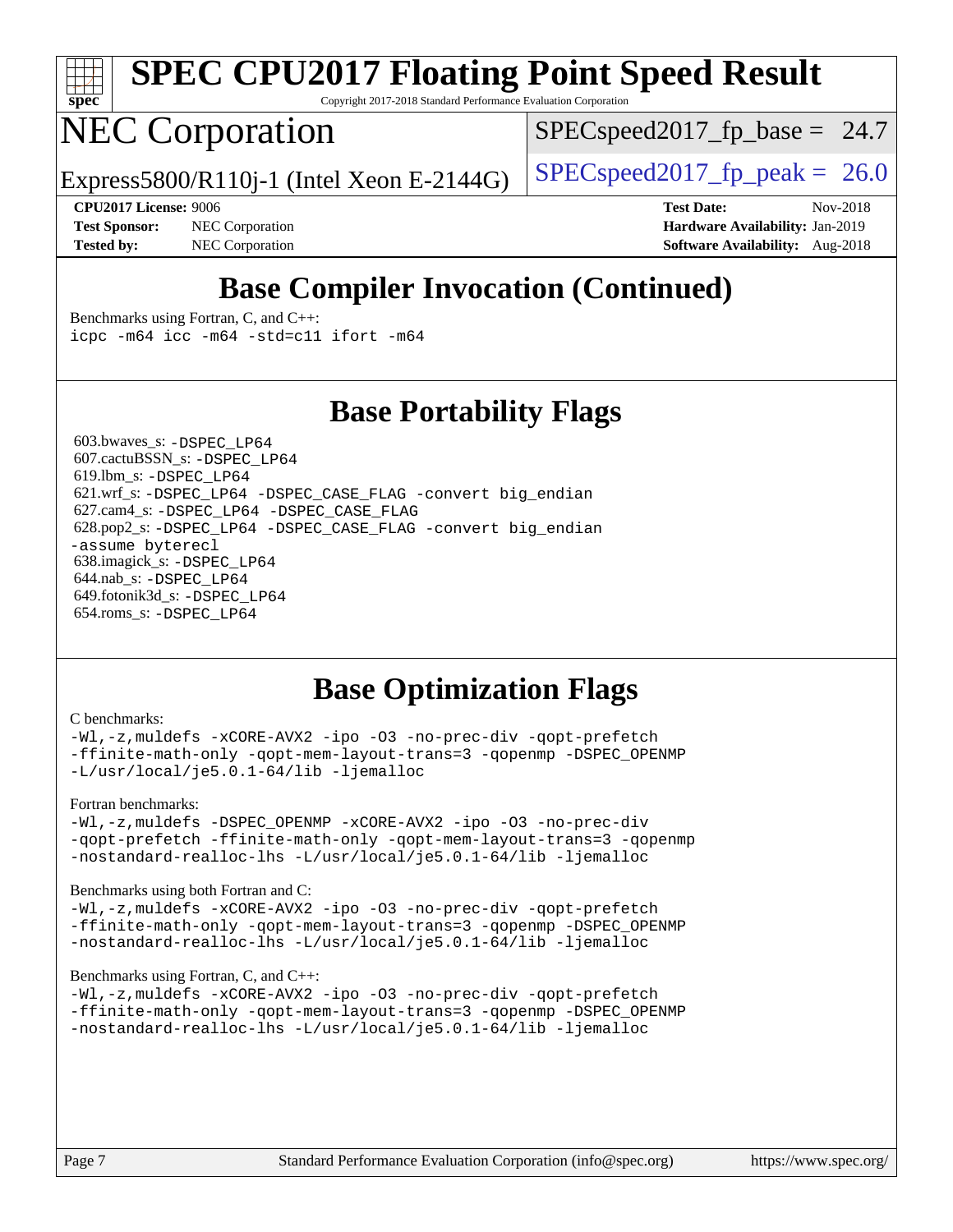| s<br>Æ<br>U<br>Ľ |  |  |  |  |
|------------------|--|--|--|--|

# **[SPEC CPU2017 Floating Point Speed Result](http://www.spec.org/auto/cpu2017/Docs/result-fields.html#SPECCPU2017FloatingPointSpeedResult)**

Copyright 2017-2018 Standard Performance Evaluation Corporation

# NEC Corporation

 $SPECspeed2017<sub>fp</sub> base = 24.7$ 

Express5800/R110j-1 (Intel Xeon E-2144G)  $\left|$  [SPECspeed2017\\_fp\\_peak =](http://www.spec.org/auto/cpu2017/Docs/result-fields.html#SPECspeed2017fppeak) 26.0

**[Test Sponsor:](http://www.spec.org/auto/cpu2017/Docs/result-fields.html#TestSponsor)** NEC Corporation **[Hardware Availability:](http://www.spec.org/auto/cpu2017/Docs/result-fields.html#HardwareAvailability)** Jan-2019 **[Tested by:](http://www.spec.org/auto/cpu2017/Docs/result-fields.html#Testedby)** NEC Corporation **[Software Availability:](http://www.spec.org/auto/cpu2017/Docs/result-fields.html#SoftwareAvailability)** Aug-2018

**[CPU2017 License:](http://www.spec.org/auto/cpu2017/Docs/result-fields.html#CPU2017License)** 9006 **[Test Date:](http://www.spec.org/auto/cpu2017/Docs/result-fields.html#TestDate)** Nov-2018

## **[Peak Compiler Invocation](http://www.spec.org/auto/cpu2017/Docs/result-fields.html#PeakCompilerInvocation)**

[C benchmarks](http://www.spec.org/auto/cpu2017/Docs/result-fields.html#Cbenchmarks): [icc -m64 -std=c11](http://www.spec.org/cpu2017/results/res2018q4/cpu2017-20181210-10060.flags.html#user_CCpeak_intel_icc_64bit_c11_33ee0cdaae7deeeab2a9725423ba97205ce30f63b9926c2519791662299b76a0318f32ddfffdc46587804de3178b4f9328c46fa7c2b0cd779d7a61945c91cd35)

[Fortran benchmarks](http://www.spec.org/auto/cpu2017/Docs/result-fields.html#Fortranbenchmarks): [ifort -m64](http://www.spec.org/cpu2017/results/res2018q4/cpu2017-20181210-10060.flags.html#user_FCpeak_intel_ifort_64bit_24f2bb282fbaeffd6157abe4f878425411749daecae9a33200eee2bee2fe76f3b89351d69a8130dd5949958ce389cf37ff59a95e7a40d588e8d3a57e0c3fd751)

[Benchmarks using both Fortran and C](http://www.spec.org/auto/cpu2017/Docs/result-fields.html#BenchmarksusingbothFortranandC): [ifort -m64](http://www.spec.org/cpu2017/results/res2018q4/cpu2017-20181210-10060.flags.html#user_CC_FCpeak_intel_ifort_64bit_24f2bb282fbaeffd6157abe4f878425411749daecae9a33200eee2bee2fe76f3b89351d69a8130dd5949958ce389cf37ff59a95e7a40d588e8d3a57e0c3fd751) [icc -m64 -std=c11](http://www.spec.org/cpu2017/results/res2018q4/cpu2017-20181210-10060.flags.html#user_CC_FCpeak_intel_icc_64bit_c11_33ee0cdaae7deeeab2a9725423ba97205ce30f63b9926c2519791662299b76a0318f32ddfffdc46587804de3178b4f9328c46fa7c2b0cd779d7a61945c91cd35)

[Benchmarks using Fortran, C, and C++:](http://www.spec.org/auto/cpu2017/Docs/result-fields.html#BenchmarksusingFortranCandCXX) [icpc -m64](http://www.spec.org/cpu2017/results/res2018q4/cpu2017-20181210-10060.flags.html#user_CC_CXX_FCpeak_intel_icpc_64bit_4ecb2543ae3f1412ef961e0650ca070fec7b7afdcd6ed48761b84423119d1bf6bdf5cad15b44d48e7256388bc77273b966e5eb805aefd121eb22e9299b2ec9d9) [icc -m64 -std=c11](http://www.spec.org/cpu2017/results/res2018q4/cpu2017-20181210-10060.flags.html#user_CC_CXX_FCpeak_intel_icc_64bit_c11_33ee0cdaae7deeeab2a9725423ba97205ce30f63b9926c2519791662299b76a0318f32ddfffdc46587804de3178b4f9328c46fa7c2b0cd779d7a61945c91cd35) [ifort -m64](http://www.spec.org/cpu2017/results/res2018q4/cpu2017-20181210-10060.flags.html#user_CC_CXX_FCpeak_intel_ifort_64bit_24f2bb282fbaeffd6157abe4f878425411749daecae9a33200eee2bee2fe76f3b89351d69a8130dd5949958ce389cf37ff59a95e7a40d588e8d3a57e0c3fd751)

## **[Peak Portability Flags](http://www.spec.org/auto/cpu2017/Docs/result-fields.html#PeakPortabilityFlags)**

Same as Base Portability Flags

## **[Peak Optimization Flags](http://www.spec.org/auto/cpu2017/Docs/result-fields.html#PeakOptimizationFlags)**

[C benchmarks](http://www.spec.org/auto/cpu2017/Docs/result-fields.html#Cbenchmarks):

 $619.$ lbm\_s: basepeak = yes

638.imagick\_s: basepeak = yes

 644.nab\_s: [-xCORE-AVX2](http://www.spec.org/cpu2017/results/res2018q4/cpu2017-20181210-10060.flags.html#user_peakCOPTIMIZE644_nab_s_f-xCORE-AVX2) [-ipo](http://www.spec.org/cpu2017/results/res2018q4/cpu2017-20181210-10060.flags.html#user_peakCOPTIMIZE644_nab_s_f-ipo) [-O3](http://www.spec.org/cpu2017/results/res2018q4/cpu2017-20181210-10060.flags.html#user_peakCOPTIMIZE644_nab_s_f-O3) [-no-prec-div](http://www.spec.org/cpu2017/results/res2018q4/cpu2017-20181210-10060.flags.html#user_peakCOPTIMIZE644_nab_s_f-no-prec-div) [-qopt-prefetch](http://www.spec.org/cpu2017/results/res2018q4/cpu2017-20181210-10060.flags.html#user_peakCOPTIMIZE644_nab_s_f-qopt-prefetch) [-ffinite-math-only](http://www.spec.org/cpu2017/results/res2018q4/cpu2017-20181210-10060.flags.html#user_peakCOPTIMIZE644_nab_s_f_finite_math_only_cb91587bd2077682c4b38af759c288ed7c732db004271a9512da14a4f8007909a5f1427ecbf1a0fb78ff2a814402c6114ac565ca162485bbcae155b5e4258871) [-qopt-mem-layout-trans=3](http://www.spec.org/cpu2017/results/res2018q4/cpu2017-20181210-10060.flags.html#user_peakCOPTIMIZE644_nab_s_f-qopt-mem-layout-trans_de80db37974c74b1f0e20d883f0b675c88c3b01e9d123adea9b28688d64333345fb62bc4a798493513fdb68f60282f9a726aa07f478b2f7113531aecce732043) [-qopenmp](http://www.spec.org/cpu2017/results/res2018q4/cpu2017-20181210-10060.flags.html#user_peakCOPTIMIZE644_nab_s_qopenmp_16be0c44f24f464004c6784a7acb94aca937f053568ce72f94b139a11c7c168634a55f6653758ddd83bcf7b8463e8028bb0b48b77bcddc6b78d5d95bb1df2967) [-DSPEC\\_OPENMP](http://www.spec.org/cpu2017/results/res2018q4/cpu2017-20181210-10060.flags.html#suite_peakCOPTIMIZE644_nab_s_DSPEC_OPENMP)

[Fortran benchmarks](http://www.spec.org/auto/cpu2017/Docs/result-fields.html#Fortranbenchmarks):

 603.bwaves\_s: [-prof-gen](http://www.spec.org/cpu2017/results/res2018q4/cpu2017-20181210-10060.flags.html#user_peakPASS1_FFLAGSPASS1_LDFLAGS603_bwaves_s_prof_gen_5aa4926d6013ddb2a31985c654b3eb18169fc0c6952a63635c234f711e6e63dd76e94ad52365559451ec499a2cdb89e4dc58ba4c67ef54ca681ffbe1461d6b36)(pass 1) [-prof-use](http://www.spec.org/cpu2017/results/res2018q4/cpu2017-20181210-10060.flags.html#user_peakPASS2_FFLAGSPASS2_LDFLAGS603_bwaves_s_prof_use_1a21ceae95f36a2b53c25747139a6c16ca95bd9def2a207b4f0849963b97e94f5260e30a0c64f4bb623698870e679ca08317ef8150905d41bd88c6f78df73f19)(pass 2) [-DSPEC\\_SUPPRESS\\_OPENMP](http://www.spec.org/cpu2017/results/res2018q4/cpu2017-20181210-10060.flags.html#suite_peakPASS1_FOPTIMIZE603_bwaves_s_DSPEC_SUPPRESS_OPENMP) [-DSPEC\\_OPENMP](http://www.spec.org/cpu2017/results/res2018q4/cpu2017-20181210-10060.flags.html#suite_peakPASS2_FOPTIMIZE603_bwaves_s_DSPEC_OPENMP) [-O2](http://www.spec.org/cpu2017/results/res2018q4/cpu2017-20181210-10060.flags.html#user_peakPASS1_FOPTIMIZE603_bwaves_s_f-O2) [-xCORE-AVX2](http://www.spec.org/cpu2017/results/res2018q4/cpu2017-20181210-10060.flags.html#user_peakPASS2_FOPTIMIZE603_bwaves_s_f-xCORE-AVX2) [-qopt-prefetch](http://www.spec.org/cpu2017/results/res2018q4/cpu2017-20181210-10060.flags.html#user_peakPASS1_FOPTIMIZEPASS2_FOPTIMIZE603_bwaves_s_f-qopt-prefetch) [-ipo](http://www.spec.org/cpu2017/results/res2018q4/cpu2017-20181210-10060.flags.html#user_peakPASS2_FOPTIMIZE603_bwaves_s_f-ipo) [-O3](http://www.spec.org/cpu2017/results/res2018q4/cpu2017-20181210-10060.flags.html#user_peakPASS2_FOPTIMIZE603_bwaves_s_f-O3) [-ffinite-math-only](http://www.spec.org/cpu2017/results/res2018q4/cpu2017-20181210-10060.flags.html#user_peakPASS1_FOPTIMIZEPASS2_FOPTIMIZE603_bwaves_s_f_finite_math_only_cb91587bd2077682c4b38af759c288ed7c732db004271a9512da14a4f8007909a5f1427ecbf1a0fb78ff2a814402c6114ac565ca162485bbcae155b5e4258871) [-no-prec-div](http://www.spec.org/cpu2017/results/res2018q4/cpu2017-20181210-10060.flags.html#user_peakPASS2_FOPTIMIZE603_bwaves_s_f-no-prec-div) [-qopt-mem-layout-trans=3](http://www.spec.org/cpu2017/results/res2018q4/cpu2017-20181210-10060.flags.html#user_peakPASS1_FOPTIMIZEPASS2_FOPTIMIZE603_bwaves_s_f-qopt-mem-layout-trans_de80db37974c74b1f0e20d883f0b675c88c3b01e9d123adea9b28688d64333345fb62bc4a798493513fdb68f60282f9a726aa07f478b2f7113531aecce732043) [-qopenmp](http://www.spec.org/cpu2017/results/res2018q4/cpu2017-20181210-10060.flags.html#user_peakPASS2_FOPTIMIZE603_bwaves_s_qopenmp_16be0c44f24f464004c6784a7acb94aca937f053568ce72f94b139a11c7c168634a55f6653758ddd83bcf7b8463e8028bb0b48b77bcddc6b78d5d95bb1df2967) [-nostandard-realloc-lhs](http://www.spec.org/cpu2017/results/res2018q4/cpu2017-20181210-10060.flags.html#user_peakEXTRA_FOPTIMIZE603_bwaves_s_f_2003_std_realloc_82b4557e90729c0f113870c07e44d33d6f5a304b4f63d4c15d2d0f1fab99f5daaed73bdb9275d9ae411527f28b936061aa8b9c8f2d63842963b95c9dd6426b8a)

649.fotonik3d\_s: Same as 603.bwaves\_s

```
 654.roms_s: -DSPEC_OPENMP -xCORE-AVX2 -ipo -O3 -no-prec-div
-qopt-prefetch -ffinite-math-only -qopt-mem-layout-trans=3
-qopenmp -nostandard-realloc-lhs
```
**(Continued on next page)**